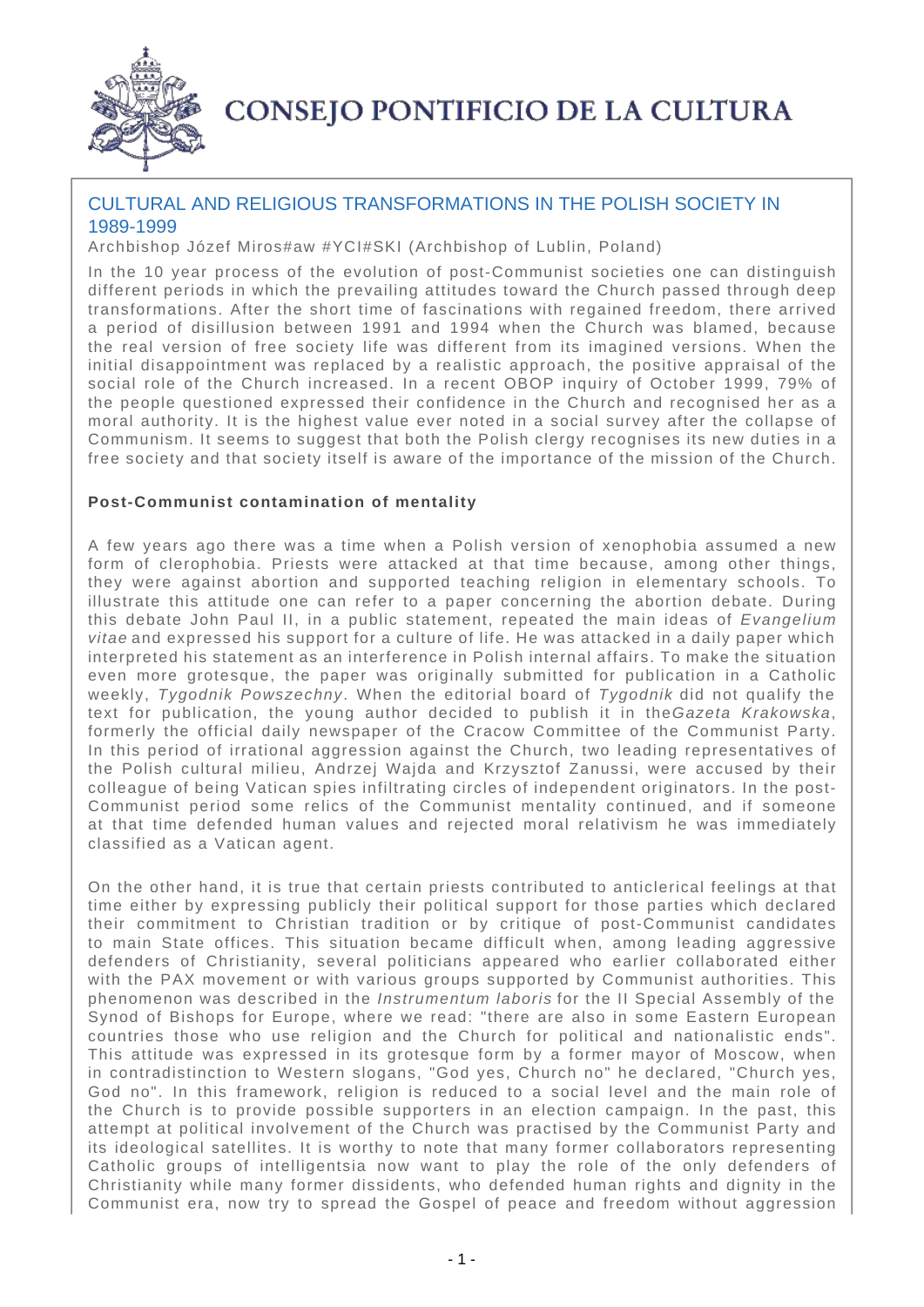and without ideological bias. This pattern has been observed not only in Poland but also in the Czech Republic and in Slovakia, where many former members of the pro-Communist organisation Pacem in terris try to behave as a "leading force" in the contemporary Catholic Church. Their version of ideological Christianity inspires protests from those Catholics who paid the price of their commitment to the Church in the past. Consequently it yields polarisation within the Church.

Consequences of the polarisation at stake are relatively strong because, in the Communist period, Catholics in Poland practically had no experience of pluralism and their reactions to basic problems were uniform in nature. In this new social situation they must adjust to cultural pluralism without accepting doctrinal relativism. This, certainly, is a long process which of its nature brings many negative by-products. The polarisation of attitudes among Catholics in Poland became even more complicated when Radio Maryja, a nation-wide radio system organised by the Redemptorist Fathers, became much more involved in spreading risky politics than in spreading the Gospel. The radio attacked many honest and trustworthy Polish politicians because they did not follow the radical and simplified vision accepted by nationalists. Since a part of society regarded the radio as the Church radio station, many of them were disappointed that such a primitive form of politics was accepted by the Bishops. To explain the situation and to influence the Provincial of the Redemptorists to change radically the radio's policy, Cardinal Glemp sent an official letter to the Provincial and asked him personally to find a new balance between Christian commitment to truth and social-political programs on the radio. The Provincial reacted more diplomatically than effectively; but the very fact that the hierarchy criticised irresponsible political comments contributed to a general understanding of the difference between the Church's standpoint in social-political issues and a private version of political radicalism that was practised very often by frustrated lay people who did not pay much attention to the principles of Christian ethics.

## **Trivialisation of evil and the search for reconciliation**

The perspective of the Great Jubilee 2000 brings into focus the important issue of social reconciliation between former supporters of the Communist regime and those who suffered persecution under that regime. There were some attempts at inspiring a search for new social unity when many ordinary members of the Communist party acknowledged their fault and recognised the moral evil of the totalitarian system. Unfortunately, their practice was not followed by high party functionaries, who consistently try to trivialise the moral aspect of the violation of human rights under Communism. In their approach, nobody should be blamed for totalitarian practices and nobody is morally responsible for inhuman elements contained in the Leninist version of Marxism.

This lack of moral responsibility seems to be a large-scale phenomenon among former Party activists, even beyond the ex-Communist block. The most shocking examples are found in comments in which even genocide is regarded as a trivial and ordinary attribute of contemporary culture. After publishing Le livre noir du communisme, which suggests that a total of 85 million people died as victims of Communism, a representative of the Communist daily L'Humanitécommented on French TV that inspite of all the painful experiences of the past, the beauty of Communist ideals cannot be called into question. In his comment on this remark, Alain Besançon makes the point that after Auschwitz one can no longer be a Nazi and defend the racist anthropology of Übermensch, but one can still be a Marxist after Kolyma and Soviet labour camps. This radical asymmetry in approaching ideologically justified genocide raises important axiological problems for any intellectual evaluation of tragedies that took place in our epoch.

To overcome these relics of the post-Communist mentality and to bring moral categories into our evaluation of the totalitarian systems of the past, the Conference of Polish Bishops in 1994 published a pastoral letter about the importance of dialogue and tolerance in the process of the construction of democratic society. Its plea for reconciliation based on truth expressed in general recognition of the moral evil contained in Communism was ignored by influential Party activists. In the radically new social situation, former critics of Kautsky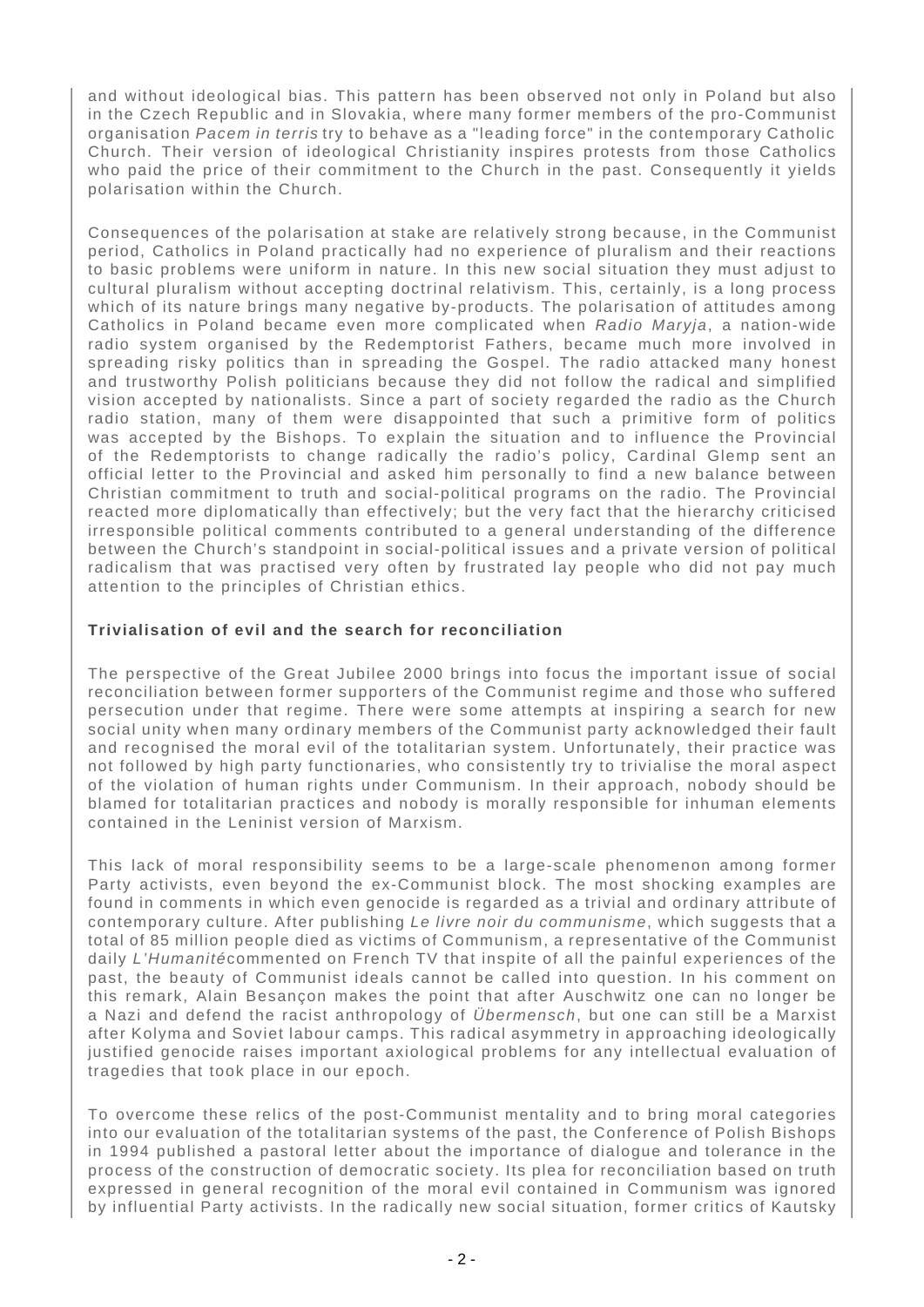now preach his social democratic philosophy and, in the spirit of postmodern rhetoric, they try to replace moral values by pragmatic rules. Such an attitude is easily accepted by those social circles in which success, consumers' axiology and practical materialism are appreciated more than any version of ideological relics or of profound axiological reflection.

## **Pragmatism instead of ideology**

Though dialectical materialism has collapsed, practical materialism dominates many post-Communist countries. It is no longer imposed by force, but its relative independence of ideological centres even fosters the attitude in which people behave as if there were no God. Consumerism, as an effect of secularisation, has already penetrated the Eastern part of the European continent. Some countries in this area suffer from a most primitive version of capitalism that is supported by a mafia-like organisation, seriously threatening public life. Many former Marxists have radically changed their ideological background and now express their support for a postmodern critique of modernity. It is hard to find in their arguments either logical consistency or rational justification. They just preach freedom without defining what freedom means for them. The Church reminds us that this kind of liberation rhetoric was already practised by the Nazis when at the entrance to the concentration camp in Auschwitz they placed the inscription: Arbeit macht frei. The same practice was adopted also by Stalin's collaborators when, in the popular songs of the period of the worst Stalinist persecutions, the Soviet Union was praised as the freest country in the world. After passing through such painful experiences we should determine the hierarchy of values basic for free society and we cannot end in an optimistic conviction that pragmatic regulations characteristic of liberal democracy would bring an automatic solution to difficult moral issues important for our society.

The social teaching of the Polish Church proclaims the basic truth contained in papal encyclicals, and specifically in what Centesimus annus says on democracy. It emphasises that stable democratic institutions cannot function in a society which rejects moral values and reduces its attention to purely pragmatic principles accepted by a majority in democratic voting. Being realistic we should not expect that in such a society everyone will approve juridical regulations without being convinced that they are morally sound and rationally justified. Accordingly, it seems that a system of oppression must be introduced into such a society to guarantee the social acceptance of the imposed juridical regulations. Since rational arguments have been discredited by supporters of this form of pragmatism, one could use only rhetoric or propaganda in order to justify these regulations. As a result, in this version of liberal pragmatism rational arguments are replaced by propaganda persuasion and the axiological foundations of democracy by an effective system of repression. This type of social system could easily result in a form of pragmatic totalitarianism. A police state will emerge in this framework as a result of uncritical liberal pragmatism. The argument that its principles were accepted in a democratic choice has no special value since one cannot show that the accepted principles were either objectively true or morally just. Accordingly, the belief that we can eliminate from our culture all elements which are fundamental to our intellectual tradition seems as optimistic as the Leninist claim that Marxism opens a radically new epoch in the history of humankind and that it brings a completely new anthropology in which the human person is no longer subjected to the alienating processes characteristic of bourgeois society. Certainly, Marxism influenced the new mentality of the so called homo sovieticus. This mentality, however, is considered to be a pathological consequence of absurd social-political conditions rather than a breakthrough achievement in anthropology. Looking for new forms of social pathologies can be an attractive accomplishment only for those bored intellectuals who have never paid attention to the dramatic events of our century in which the dignity of the human person was subordinated to ideological schemes, devoid of rational justification. After the unique experience of two totalitarian systems experienced by Europe in the 20th century, one can expect that the advocates of new social experiments will look for their supporters in America and Africa rather than in Europe. When we eliminate rationality and moral responsibility from our intellectual discourse there is always a risk that sharp discussions free of social control could result in conflicts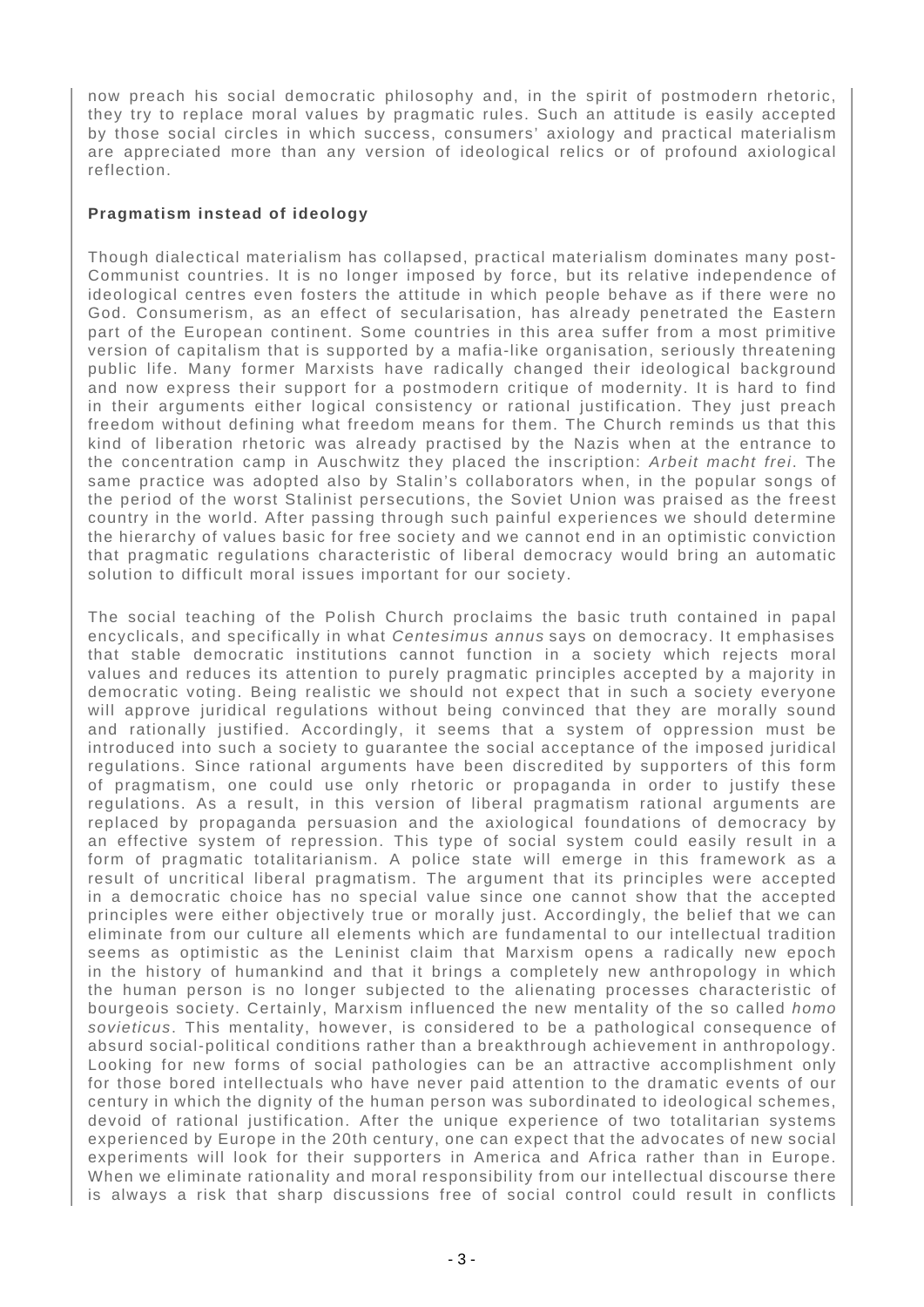similar to that between the Tutsi and Hutu. Consistently, in a purely pragmatic society without axiological and moral foundations we could expect either sharp social conflicts or a superficial existence, in which Mickey Mouse or Tarzan would provide postmodern standards of life free of moral dilemmas, intellectual yearning and philosophical reflection. It may happen that such patterns of existence will be attractive for those intellectuals who prefer political correctness to truth. There was a time when many minds were attracted by Nazi anthropology, the Stalinist rhetoric of universal liberation or the Maoist vision of cultural revolution. We know the price paid by humankind for this type of irresponsible fascination. When facing the new threats present in our culture, which is undergoing deep changes, we have to look for a new form of intellectual solidarity in order to overcome the deep identity crisis where Tarzan is regarded as an exemplary model of the human species.

This formation of the hierarchy of values with an underlying Christian anthropology could be easily interpreted as a sophisticated theoretical enterprise when many people suffer because of unemployment, new economic reforms or lack of adjustment to the new principles of free society. Such a reflection seems to be necessary in a society to situate social expectations in a new vista, free of utopian illusion. In the Instrumentum laboris of the recent Synod, we find this general description of the situation in post-Communist countries: "The effects of Communism with its hollow anthropology and its ethical principles was not given due consideration. As a result, some unsuspectingly concluded that with the fall of Communism all would, almost automatically, be changed for the better. Others thought that democracy would spontaneously bring riches and prosperity and that freedom would permit a flow of goods from the West to all consumers, guaranteeing work for everyone and causing economic prosperity".

#### **The dialogue between faith and culture in a new context**

On the basis of cultural transformations over the last 10 years in Poland, we can formulate certain general conclusions concerning the most appropriate Christian approach to this dialogue. They are:

1. In the evolving cultural milieu there are groups which would like to react aggressively to the mission of the Church. Christian centres should never respond in the same style. They are obliged to preach the Gospel of truth and charity, regardless of the aggression they face.

2. Attempts at combining the Christian message with politics seem to be always but a shortterm enterprise. The Church may appraise the axiological factors in particular political programs. She should never, however, identify her teaching with the ideological message of one party.

3. In the new social situation there is a special challenge; nationalist parties would like to use the Church by emphasising the traditional and national elements in her teaching and ignoring the universal values contained in basic Christian doctrine.

4. Both in reflection concerning the moral evil of the totalitarian system of the past and in assessment of new social-cultural phenomena, an essential role is played by axiological and ethical factors. This domain of moral responsibility creates a chance for discussion between Christian and non-Christian centres. Human dignity and moral responsibility constitute the basis for intellectual co-operation and for inspiring discussions. Between a naive vision of free society and the postmodern rejection of moral values, the Church in Poland tries to continue her mission by considering the message of John Paul II expressed during his seven pilgrimages to his homeland and to preach the Gospel of hope in new social-cultural situation. Many critics of the Polish model of religious life claimed that there would be a radical breakdown of this model after the collapse of Communism. In their opinion people's religious life in Poland was inspired rather by political opposition to the Communist government than by Gospel principles. Ten years after the fall of Communism we can recognise such predictions as definitely false. There is no manifest decline in